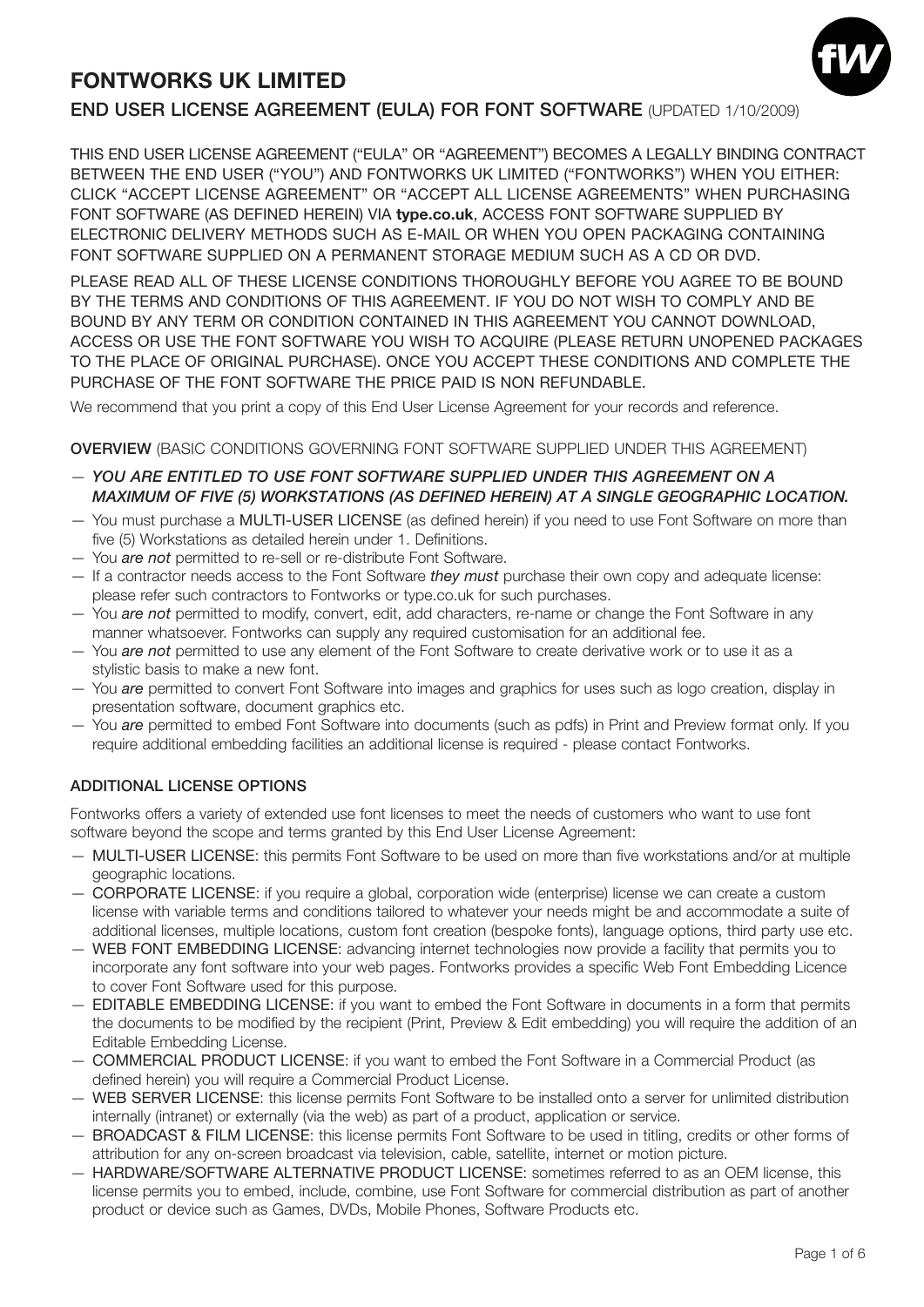# YOU HEREBY AGREE TO THE FOLLOWING:

# 1. DEFINITIONS

1.1 You are bound by this Agreement and you acknowledge that all Use (as defined herein) of the Font Software (as defined herein) supplied to you by Fontworks is governed by this Agreement.

1.2 "Fontworks" as used herein shall mean collectively Fontworks UK Limited, its successors and assigns, its parent and affiliated corporations, its authorised distributors, and any third party which has licensed to Fontworks any or all of the components of the Font Software supplied to you pursuant to this Agreement.

1.3 "Suppliers" as used herein shall mean any foundry, designer, publisher or third party that has licensed to Fontworks any or all of the components of the Font Software supplied to you pursuant to this Agreement.

1.4 "Font Software" as used herein shall mean software which, when used on an appropriate device or devices, generates typeface and typographic designs and ornaments. Font Software shall include all bitmap representations of typeface and typographic designs and ornaments created by or derived from the Font Software. Font Software includes (but is not limited to): a single typeface weight/style, a typeface family, a font or typeface collection/library (or any combination of these products), upgrades, updates, permitted modifications, permitted copies, expansions, all formats, any "Derivative Work" (as defined herein) supplied to you from Fontworks, all related files and any related documentation.

1.5 "5-User License" as used herein shall mean a fixed use license that permits Font Software to be used on up to five (5) static or portable Workstations (as defined herein) located at a single geographic location. If you intend to use the Font Software on more than five Workstations, you should purchase a "Multi-User License" (as defined herein). The geographic restriction does not apply to portable computers provided that the five Workstation limit is not exceeded.

1.6 "Multi-User License" as used herein shall mean permitted use of Font Software on a specifically agreed number of static or portable Workstations located at a single or multiple geographic locations that adequately covers your current and/or future anticipated use of the Font Software for whatever font product or combination of font products is/are being purchased.

1.7 "Use" of the Font Software shall occur when an individual is able to give commands (whether by keyboard or otherwise) that are followed by the Font Software, regardless of the location in which the Font Software resides.

1.8 "Derivative Work" shall mean binary data based upon or derived from Font Software (or any portion of Font Software) in any form in which such binary data may be recast, transformed, or adapted including, but not limited to, binary data in any format into which Font Software may be converted.

1.9 "Personal or Internal Business Use" shall mean Use of the Font Software for your customary personal or internal business purposes and shall not mean any distribution whatsoever of the Font Software or any component or Derivative Work thereof. Personal or Internal Business Use shall not include any Use of the Font Software by persons that are not members of your immediate household, your authorised employees, or your authorised agents. All such household members, employees, and agents shall be notified by you as to the terms and conditions of this Agreement and shall agree to be bound by it before they can have access to or Use of the Font Software.

1.10 "Workstation" as used herein shall mean a static computer, portable computer, any server (where Font Software might reside), device or component in which or from which an individual is able to give commands (whether by keyboard, software instruction, programming or otherwise) that are followed by the Font Software, regardless of the location in which the Font Software resides.

1.11 "Commercial Product" as used herein shall mean an electronic document or data file created by Use of the Font Software which is offered for distribution to other businesses or the general public (or to some subset thereof) as a commercial product in exchange for a separate fee or other consideration. By way of illustration and not by way of limitation: a pdf, an electronic book or magazine distributed for a fee shall be considered as a Commercial Product; a document (for example: a business letter, a ticket for an event, or a receipt etc.) distributed in connection with a commercial transaction in which the consideration is unrelated to such document shall not be considered as a Commercial Product.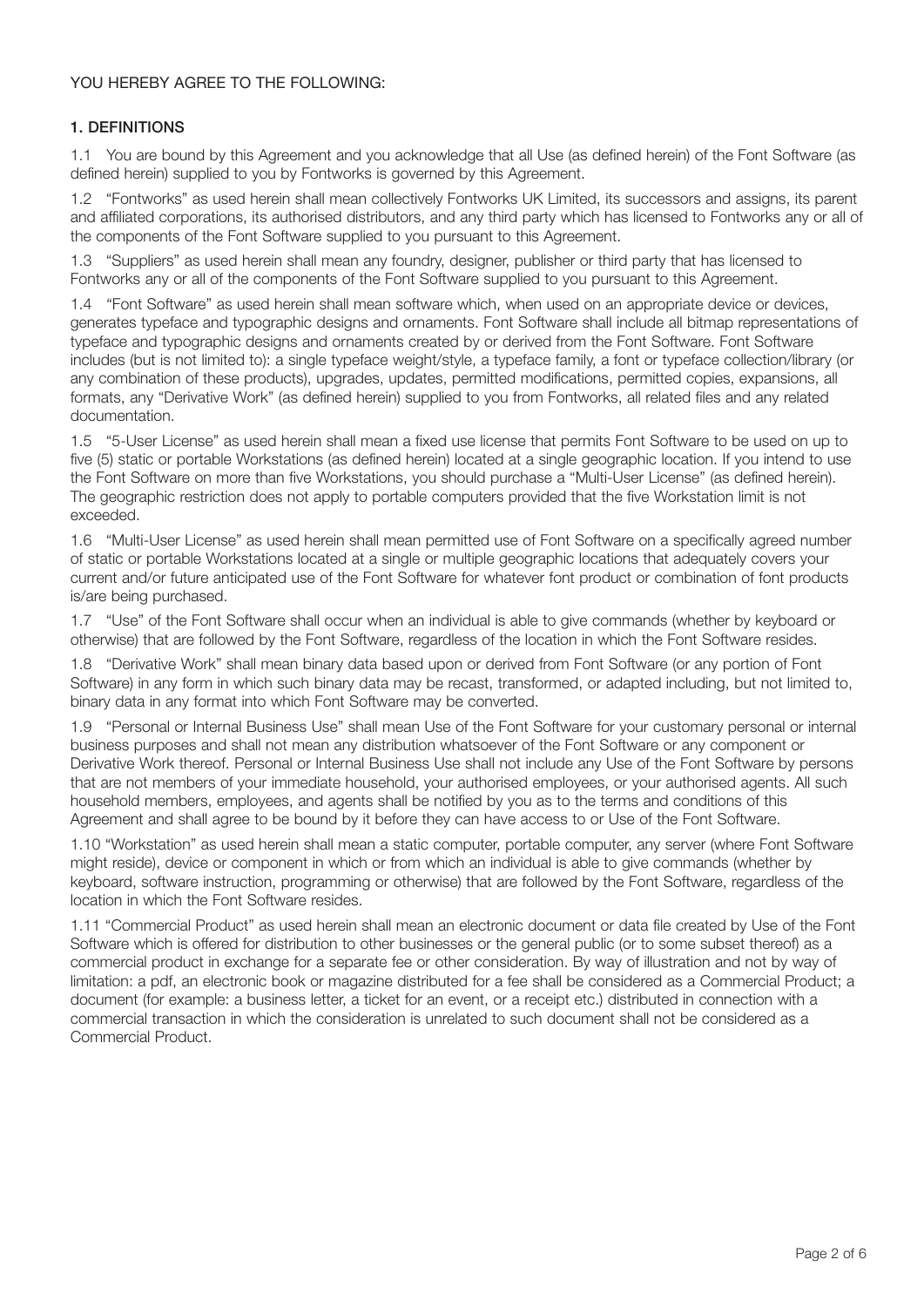# 2. GRANT OF LICENSE AND SCOPE OF USAGE RIGHTS

2.1 In return for the license fee paid, you are hereby granted a non-exclusive, non-assignable, non-transferable (except as expressly permitted herein) fixed use license to access, use or store the Font Software on up to a maximum of five (5) Workstations, whether networked or not, only for your own Personal or Internal Business Use subject to the terms and conditions of this Agreement.

2.2 You have no rights to the Font Software other than as expressly set forth in this Agreement.

2.3 You agree that Fontworks owns all right, title and interest in and to the Font Software, its structure, organisation, code, and related files, including all property rights therein such as copyright, design and trademark rights. You agree that the Font Software, its structure, organisation, code, and related files are valuable property of Fontworks and that any intentional Use of the Font Software not expressly permitted by this Agreement constitutes a theft of valuable property. All rights not expressly granted in this Agreement are expressly reserved to Fontworks.

2.4 You may not use the Font Software for any purpose that is not permitted by this fixed use license subject to the terms and conditions of this Agreement. You agree not to use the Font Software for any other purpose without a separate license from Fontworks authorising you to do so (please refer to Additional License Options).

2.5 You may install and Use the Font Software on a single file server for Use on a single local area network ("LAN") only when the Use of such Font Software is limited to five (5) Workstations including the server.

2.6 You may take a digitised copy of the Font Software used for a particular document, or Font Software embedded in an electronic document, to a commercial printer or service bureau for use by the printer or service bureau to fulfil the production and printing requirements of such document but only if the printer or service bureau represents to you that it has purchased or been granted a license to use that particular Font Software.

2.7 Font Software may not be installed or Used on a server that can be accessed via the Internet or other external network system or by Workstations that are not covered by this five (5) Workstation license.

2.8 You may make one back-up copy of Font Software for archival purposes only, and you shall ensure that you retain exclusive custody and control over such copy. Upon termination of this Agreement, you must destroy the original and any and all copies of the Font Software.

2.9 You agree to establish reasonable procedures to restrict access to and use of the Font Software, trade names and trademarks to comply with the terms and conditions of this Agreement.

#### 3. EMBEDDING RIGHTS

3.1 You may embed Font Software into pdfs, presentations, data files and other electronic documents as a static graphic image (a rasterized representation of the Font Software e.g. a GIF or JPEG) or as a subset of the Font Software provided that such embedded Font Software can only be viewed and printed (not edited, altered, enhanced or modified) and is solely for Personal or Internal Business Use. "Subsetting" should be used as far as possible to minimise the number of characters being embedded. You may also electronically distribute pdfs, presentations, data files and other electronic documents containing such embedded Font Software, providing that it is not part of a Commercial Product and providing that it is distributed in a secure format that prevents the Font Software from being extracted for any other purpose.

- 3.2 If you want to create documents or files that permit embedded Font Software to be edited or modified in any way, a separate license agreement is required that is subject to an additional charge.
- 3.3 If you want to embed the Font Software in a Commercial Product, a separate license agreement is required that is subject to an additional charge.

Please contact Fontworks for details of additional Font Software Embedding Licenses.

#### 4. MULTI-USER LICENSING

4.1 If you need to use or store Font Software on more than five (5) Workstations you will need to purchase an appropriate Multi-User License.

4.2 When determining the number of Workstations to be licensed, you must include all Workstations that might have access to or might store the Font Software at any point in time. The number must include concurrent and non concurrent use. If the Font Software is stored on a server that is attached to a Local Area Network (LAN) or a Wide Area Network (WAN), every Workstation and server that has access to the Font Software or stores the Font Software must be included in the multi-user license number to ensure that every Workstation and server is properly licensed.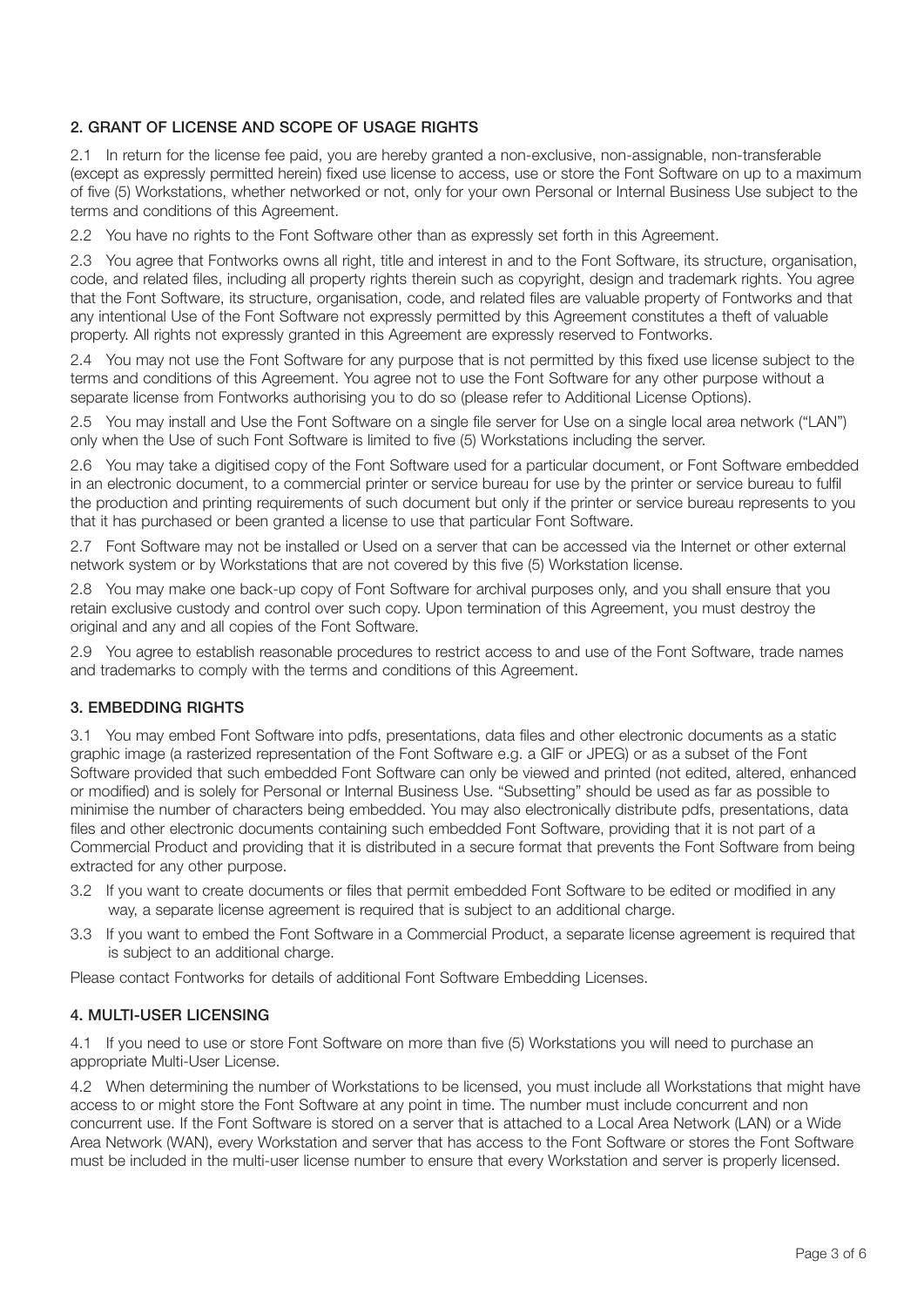4.3 You should review the number of workstations that have access to the Font Software on a regular basis to ensure that your Multi-User License continues to provide a sufficient level of cover. For the purpose of determining the proper number of Workstations for which a Multi-User License is needed, the following example is supplied for illustration purposes only: if there are one hundred (100) Workstations (including servers) connected together as part of a network, with no more than fifteen (15) Workstations or servers ever using or storing the Font Software concurrently, but the Font Software will be accessed or used on up to twenty-five (25) different Workstations (including servers) at various points in time, a Multi-User License must be obtained for twenty-five (25) Workstations. Unless secure IT procedures and controls are employed to restrict access to Font Software it is often a better solution to license all connected Workstations and servers that have access to Font Software at any point in time to circumvent the need for additional IT administration, controls and procedures.

4.4 Please contact Fontworks or a Fontworks authorised distributor or retailer if you think that a 5-User License is insufficient to meet your needs. An appropriate Multi-User License can then be calculated and provided.

**IMPORTANT NOTE:** please retain your purchase receipt as a record of proof of purchase of a Multi-User License. A LAMINATED MULTI-USER CERTIFICATE IS AVAILABLE ON REQUEST FROM FONTWORKS - please contact Fontworks (sales@type.co.uk) as some distributors and retailers may not provide this as part of your purchase.

# 5. OTHER RESTRICTIONS

5.1 You are not permitted to modify, adapt, translate, reverse engineer, decompile, disassemble, alter, rename, remove copyright information, attempt to discover the source code of Font Software or convert Font Software to a different format. You may not alter Font Software for the purpose of adding any functionality which such Font Software did not have when delivered to you by Fontworks.

5.2 You are not permitted to create Derivative Work from Font Software or any part thereof and you are not permitted to use Font Software in connection with any software or hardware which might create Derivative Work. Font Software (or any representation of the Font Software) shall not be used as the basis to create another font or to create a new font that is stylistically derivative or similar.

5.3 If the Font Software contains embedding bits that limit the capabilities of the Font Software, you are not permitted to change or alter the embedding bits. Font Software may not be used to create or distribute any electronic document in which the Font Software, or any part thereof, is embedded in a format that permits editing, alterations, enhancements, or modifications by the recipient of such document.

5.4 You are not permitted to modify the trademark name, the font name, trade name, license conditions, any identifying tags or any other part of Font Software. Any modifications that are not produced by Fontworks invalidate all warranties and support granted with this Agreement and are deemed to be a breach of this Agreement. Font Software and all modifications (howeverso created) or derivatives of the Font Software shall remain, now and in the future, the exclusive property of Fontworks and/or its Suppliers.

5.5 You are not permitted to use Font Software, or any component of the Font Software, for or as a basis for your own software development. You may not merge the Font Software with or into other software programs. However, this may be permissible in certain circumstances and if so a separate license agreement (ALTERNATIVE PRODUCT LICENSE) would be required that is subject to an additional charge. Please contact Fontworks for details.

# 6. OWNERSHIP, INTELLECTUAL PROPERTY AND TRADEMARKS

6.1 Font Software purchased under this Agreement is the sole property of Fontworks and/or its Suppliers. The structure, organisation, and the code of the Font Software are trade secrets of Fontworks and/or its Suppliers and you agree to treat them as such. All intellectual property, trade names and trademarks related to Font Software are the sole property of Fontworks and/or its Suppliers whether registered or not which may subsist in any part of the world. This Agreement does not grant you any ownership of Font Software or ownership of any intellectual property rights.

6.2 The use of any trade name or trademark permitted by this Agreement does not give you any rights to ownership of that trade name or trademark and all use of any trademark shall inure to the sole benefit of Fontworks and/or its Suppliers. All trademarks shall be used in accordance with accepted trademark practice and include identification of the trademark owner. Trademarks can only be used to identify printed output produced by the Font Software. You may not change any trademark or trade name designation for the Font Software.

6.3 You acknowledge that Font Software is protected by the copyright, design and other intellectual property laws of England, by the copyright and design laws of other nations, and by international treaties. You agree to treat the Font Software as you would any other copyrighted material, such as a book. You may not copy the Font Software, except as expressly provided herein. Any copies that you are expressly permitted to make pursuant to this Agreement must contain the same copyright, trademark, and other proprietary notices that appear on or in the Font Software.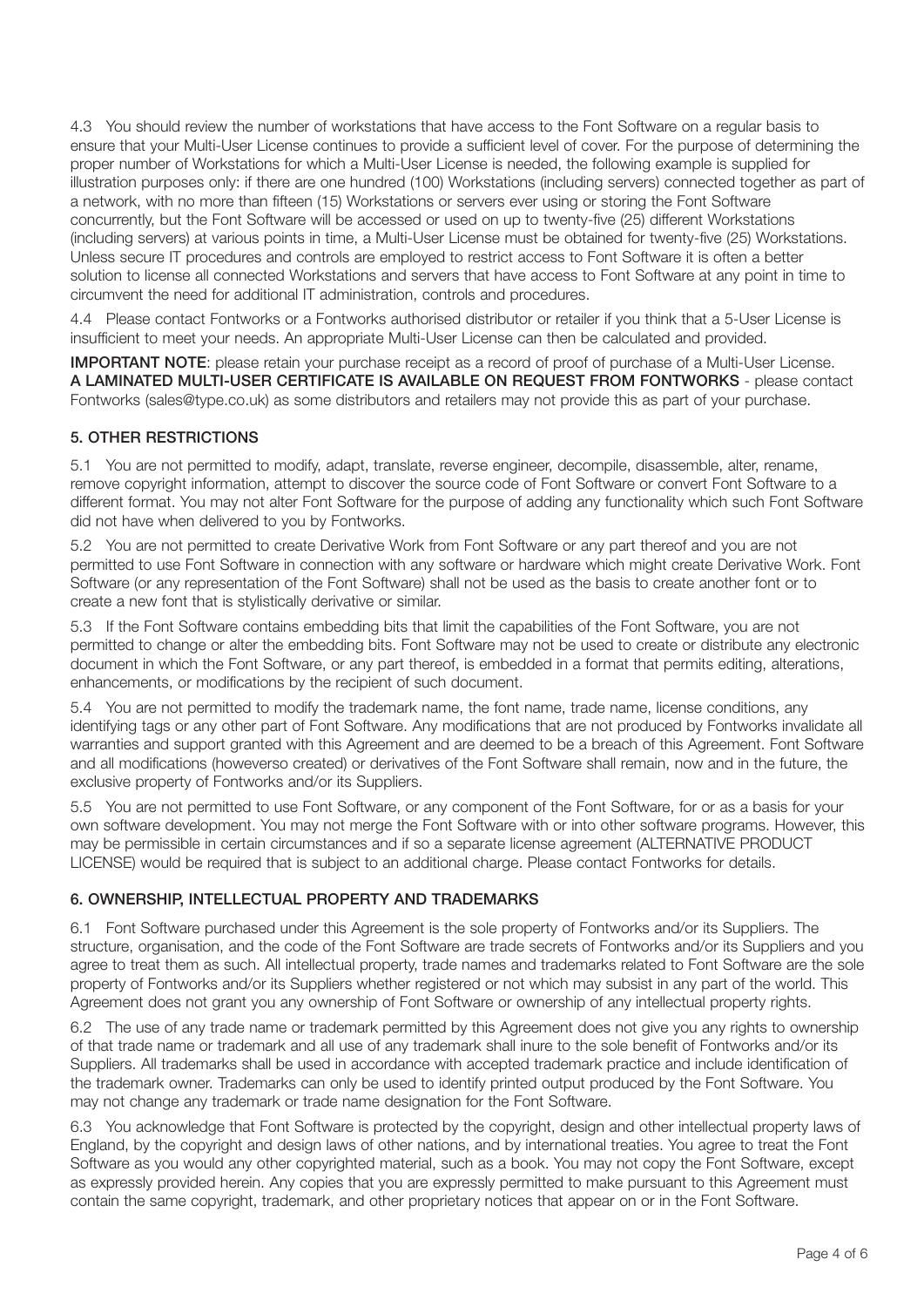# 7. ASSIGNMENT

You may not rent, lease, sublicense, give, lend, or further distribute the Font Software, or any part or copy thereof, except as expressly provided herein. You may permanently transfer all of your rights to use the Font Software to another person or legal entity provided that: the transferee accepts and agrees to be bound by and comply with all the terms and conditions of this Agreement; you transfer this Agreement together with any associated documentation and the original and all copies of the Font Software; you destroy all copies of the Font Software (including all copies stored in the memory of any hardware device); you agree not to retain any copies of the Font Software in whole or part and you agree to inform Fontworks in writing of the transfer with details of the transferee.

## 8. TERMINATION

8.1 Fontworks may terminate this Agreement with immediate effect and without notice if you or any member of your immediate household or any other person to whom you have given permission to Use the Font Software, fail to comply with any and all of its terms and conditions. Fontworks at its sole discretion may notify you of such breach and offer you the opportunity to rectify the breach within a given time frame.

8.2 This Agreement will automatically terminate if you become insolvent, are subject to an administration order, subject to winding up procedures or have a liquidator, administrator or insolvency practitioner appointed over all or a substantial part of your assets or enter into a Creditors Voluntary Arrangement (CVA).

8.3 Upon termination, all rights under this Agreement will cease and you agree to return the original Font Software, all copies and any associated documentation to Fontworks and agree to provide written assurance that no copies of the Font Software have been retained. Termination of this Agreement shall not preclude Fontworks from suing you for damages relating to any breach of this Agreement.

## 9. DISCLAIMER AND LIMITED WARRANTY

9.1 Fontworks and its Suppliers warrants to you that the Font Software will be free from material defects and under normal use and circumstances appear and perform substantially in accordance with its documentation for the ninety (90) day period following delivery of the Font Software. To make a warranty claim, you must return the Font Software to the location or on-line retailer from which you obtained it along with a copy of your sales receipt or on-line transaction details within the ninety (90) day warranty period. If the Font Software does not perform substantially in accordance with its documentation, the entire, exclusive and cumulative liability and remedy shall be limited to either (at Fontworks option) the replacement of the Font Software or the refund of the fee you paid for the Font Software.

9.2 FONTWORKS AND ITS SUPPLIERS DO NOT AND CANNOT WARRANT THE PERFORMANCE OR RESULTS YOU MAY OBTAIN BY USING FONT SOFTWARE SUPPLIED UNDER THIS AGREEMENT. THE FOREGOING (9.1) STATES THE SOLE AND EXCLUSIVE REMEDIES FOR FONTWORKS' OR ITS SUPPLIERS' BREACH OF WARRANTY. EXCEPT FOR THE FOREGOING LIMITED WARRANTY, FONTWORKS AND ITS SUPPLIERS MAKE NO REPRESENTATIONS OR WARRANTIES, EXPRESS OR IMPLIED, AS TO NON-INFRINGEMENT OF THIRD PARTY RIGHTS, MERCHANTABILITY, OR FITNESS FOR ANY PARTICULAR PURPOSE. IN NO EVENT WILL FONTWORKS OR ITS SUPPLIERS BE LIABLE TO YOU OR ANYONE ELSE FOR ANY CONSEQUENTIAL, INCIDENTAL OR SPECIAL DAMAGES, INCLUDING WITHOUT LIMITATION ANY LOST PROFITS, LOST DATA, LOST BUSINESS OPPORTUNITIES OR LOST SAVINGS EVEN IF FONTWORKS OR A FONTWORKS DISTRIBUTOR OR RETAILER HAS BEEN ADVISED OF THE POSSIBILITY OF SUCH DAMAGES, OR FOR ANY CLAIM AGAINST YOU BY ANY THIRD PARTY SEEKING SUCH DAMAGES EVEN IF FONTWORKS OR A FONTWORKS DISTRIBUTOR OR RETAILER HAS BEEN ADVISED OF THE POSSIBILITY OF SUCH DAMAGES.

9.3 Fontworks and/or its Suppliers shall have no responsibility in the event of any claim resulting from accident, fire, theft, negligence, abuse or misapplication of the Font software. Claims for compensation for idle time, loss of production, waste of material or any other indirect damage claim are explicitly excluded. Fontworks and its Suppliers do not assume any liability for any loss or damage relating to this Agreement.

9.4 Fontworks does not warrant that Font Software will be free from viruses, bugs or Trojan horses and you are advised and encouraged to check all Font Software carefully before installation and distribution on internal networks.

9.5 Fontworks does not warrant that Use of any Font Software supplied under this Agreement will be uninterrupted or error free.

9.6 Fontworks does not warrant that any Font Software supplied under this Agreement will conform, operate or perform with any future operating system or application software. Expected compatibility is limited to current, popular operating system and application software programs only (at the publishing date of this Agreement) but this is not a guarantee that the Font Software will operate with such current operating system and application software programs.